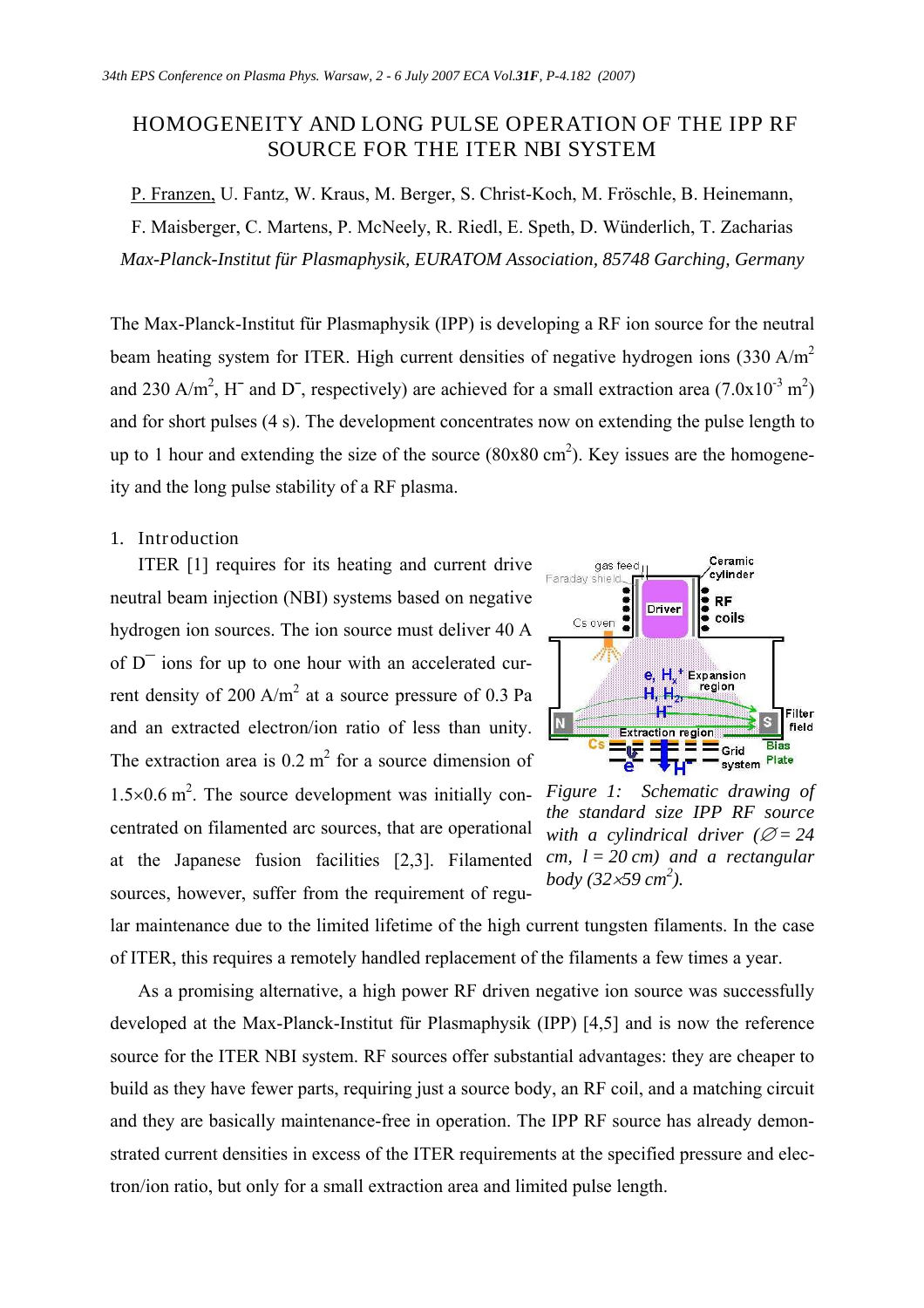The standard IPP RF source ( $f = 1$  MHz,  $P_{max} =$ 150 kW) consists of three regions (figure 1): the socalled driver, where the RF is coupled to the plasma by a water-cooled RF coil, the actual source body into which the plasma expands, and the extraction region. The latter two are separated by a magnetic filter field  $(-10 \text{ mT})$ . The driver is mounted on the back of the source body and consists of an alumina cylinder and a water-cooled copper Faraday screen protecting the alumina cylinder from the plasma. An additional plate, the so-called bias plate, surrounds the plasma



*Figure 2: Time traces of the long pulse experiment. The intensity of the Cs line at 852 nm is measured at 2 cm distance to the grid.* 

grid, and sits at source potential; it was beneficial in the short pulse experiments especially for the suppression of electrons in deuterium operation.

For optimum performance, i.e. high negative ion current density and low electron current, Cs evaporation into the source is mandatory. The  $H^-$  production process is the "surface process", i.e. the interaction of atoms or ions with materials of low work function. A further reduction of the amount of co-extracted electrons is achieved by biasing the plasma grid with 10 – 20 V against the source body together with a sufficient filter field across the plasma grid.

The further development at IPP Garching concentrates now on extending the pulse length to up to 1 hour and on source size extension. The key issue for the long pulse stability and the homogeneity of a large RF plasma is the spatial and temporal control of the Cs distribution. Furthermore, the homogeneity of large negative ion sources is mainly determined by plasma drifts in the horizontal filter field; large filamented sources suffer from the inhomogeneous flow of the arc currents of the order of 1 kA in the filter field [2,3].

The homogeneity of a RF source, however, is caused by ExB drifts and depends therefore on the potential distribution in the source [5,6]. This potential distribution can be adjusted by Cs seeding, i.e. by changing the sheath potential in front of the plasma grid due to the production of negative ions, and by changing the bias voltage. High performance and homogeneous plasma operation was demonstrated for the small IPP RF source by adjusting the bias voltage just above the floating potential of the plasma grid [6]. The spatially resolved beam homogeneity measurement at the long pulse test facility gives the unique possibility to study the correlation of the plasma homogeneity — which may depend on the distance to the plasma grid — with the beam homogeneity.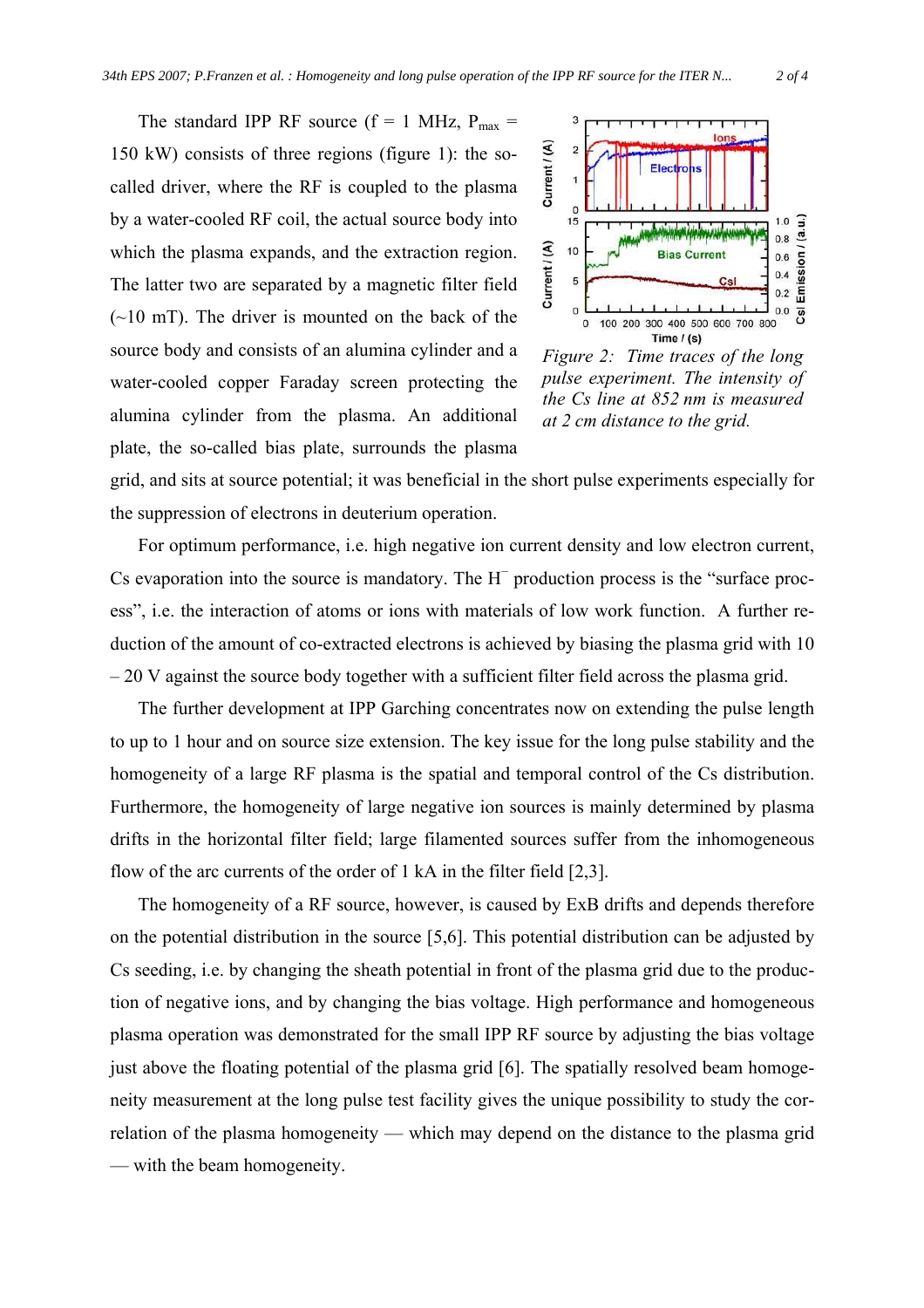## 2. Long Pulse Stability

Up to the end of 2006, the plasma grid (PG) of the long pulse test facility was covered with a grid mask in order to limit the extraction area to  $\sim$ 200 cm<sup>2</sup>. This grid mask, however, had only a weak thermal contact to the PG. It was therefore not possible, to achieve stable pulses for several hundreds of seconds (see figure 2): in order to keep the electron current low, the bias current had to be adjusted accordingly. The effect of this cover plate can also be seen in the large time constants of the CsI emission during the pulse.



This PG was then replaced in January 2007 by a new PG having only the apertures being drilled for an

*Figure 3: Time traces of the long pulse experiment with an actively cooled bias plate.* 

extraction area of 200 cm<sup>2</sup>; hence, the PG cover is no longer necessary. Additionally, an actively cooled bias plate was installed. Figure 3 demonstrates as a first example — the source was not at optimum performance — the effect of the change of the setup: after about 200 seconds, the temperatures of all source components are constant, and consequently, constant electron and ion currents can be achieved. No adjustment of the bias current was necessary. Also the CsI emission follows the temperature of the bias plate with the same time constant, being stable after 200 seconds.

## 3. Plasma and Beam Homogeneity

The long pulse test facility is equipped with a spatially resolved beam emission spectroscopy system [7] for measurements of the beam homogeneity (figure 4). The homogeneity of the accelerated ion beam is obtained by the distribution of the half widths of the Doppler

shifted  $H<sub>a</sub>$  line, being proportional to the local divergence of the beam. As the spectrum is line-averaged over many beamlets, many of them contribute to the width of the Doppler-shifted peak. Especially for a very divergent beam, the peak width might be increased by the wide angle components of beamlets far away from the line-of-sight. This influ-



*Figure 4: Spatially resolved Ha Doppler shift beam spectroscopy system at the long pulse test facility.*